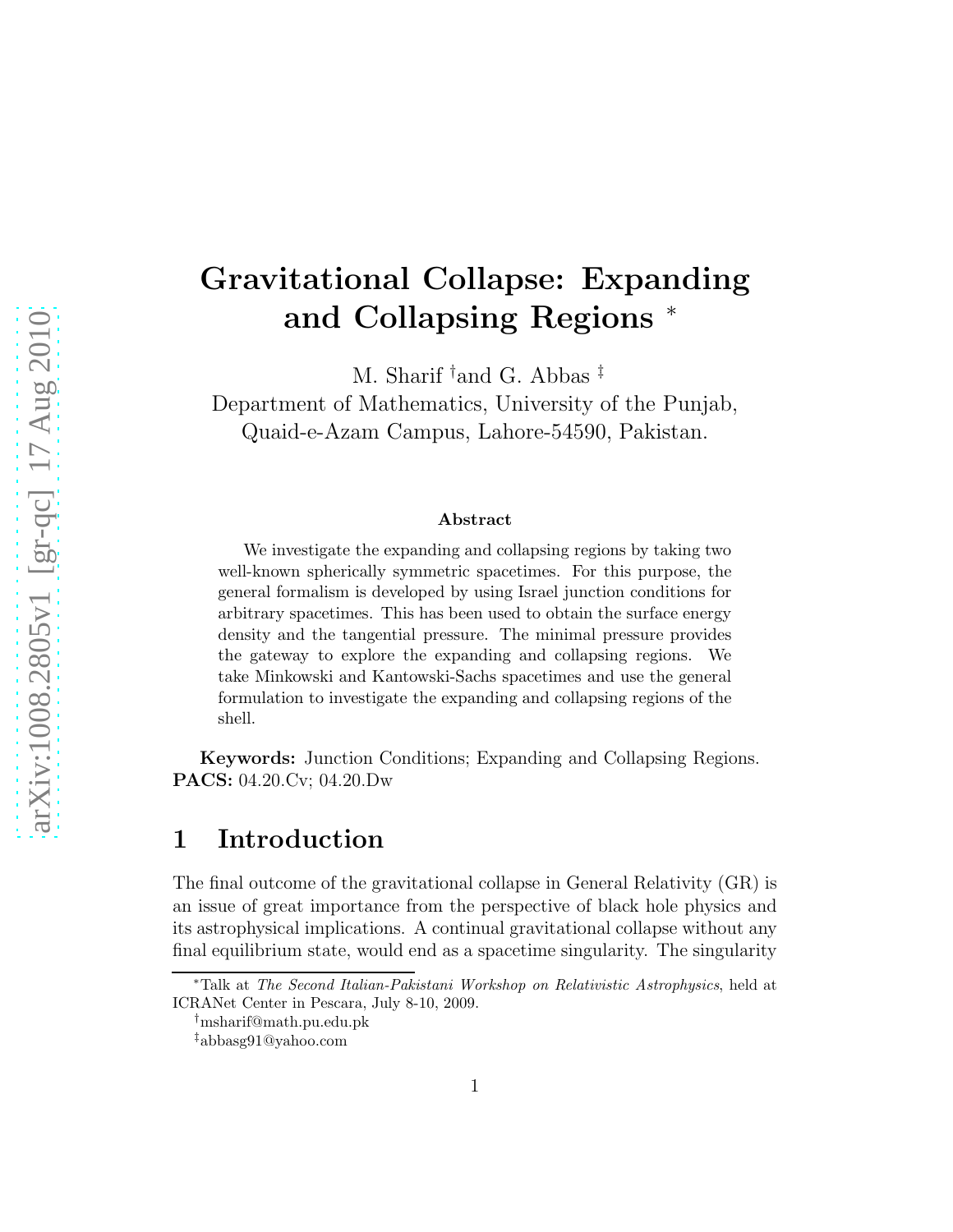theorems indicate the existence of singularities in the form of either future or past incomplete timelike geodesics.

The main motivation for researchers working in the field of gravitational collapse is to determine the form of spacetime singularity (clothed or naked), resulting from the collapse of massive objects. For this purpose, Penrose [\[1\]](#page-10-0) suggested a hypothesis known as *Cosmic Censorship Hypothesis* (CCH) which states that in generic situation all singularities arising from regular initial data are clothed by event horizon and hence invisible to distant observers. Over the past three decades, this conjecture remains un-proved and un-solved problem in the theory and applications of black hole physics.

After the failure of many attempts to establish CCH, Penrose [\[2\]](#page-10-1) concluded that continual collapse of a massive object would end as black hole or naked singularity, depending on the initial conditions and equation of state. Virbhadra et al. [\[3\]](#page-10-2) introduced a new theoretical tool using the gravitational lensing phenomena to discuss the spacetime singularity. Also, Virbhadra and Ellis [\[4\]](#page-10-3) classified the naked singularity by the gravitational lensing into two kinds: weak naked singularity (those contained within at least one photon sphere [\[5\]](#page-10-4)) and strong naked singularity (those not contained within any photon sphere). Virbhadra [\[6\]](#page-10-5) explored the useful results to investigate the Seifert's conjecture for the naked singularity. He also found that naked singularity forming in the Vaidya null dust collapse supports the Seifert's conjecture [\[7\]](#page-10-6). The same author [\[8\]](#page-10-7) used the gravitational lensing phenomena to find an improved form of the CCH.

Oppenheimer and Snyder [\[9\]](#page-10-8) are the pioneers who studied the dust collapse by taking the static Schwarzschild spacetime as an exterior and Friedmann like solution as an interior spacetime. They found black hole as end state of the gravitational collapse. This work was generalized by Markovic and Shapiro [\[10\]](#page-10-9) for positive cosmological constant.

To study the gravitational collapse, it is of vital importance to consider an appropriate geometry of the interior and exterior regions and junction conditions which allows the smooth matching of these regions [\[11\]](#page-10-10). Qadir with his collaborators [\[12\]](#page-10-11) investigated the use of junction conditions for collapse of black hole in a closed Friedmann universe which was later extended with positive and negative cosmological constants. Lake [\[13\]](#page-11-0) extended the work of Oppenheimer and Snyder for positive and negative cosmological constants. Debnath et al. [\[14\]](#page-11-1) explored the quasi-spherical collapse with cosmological constant by using the Israel junction conditions modified by Santos. Ghosh and Deshkar [\[15\]](#page-11-2) discussed the higher dimensional spherically symmetric dust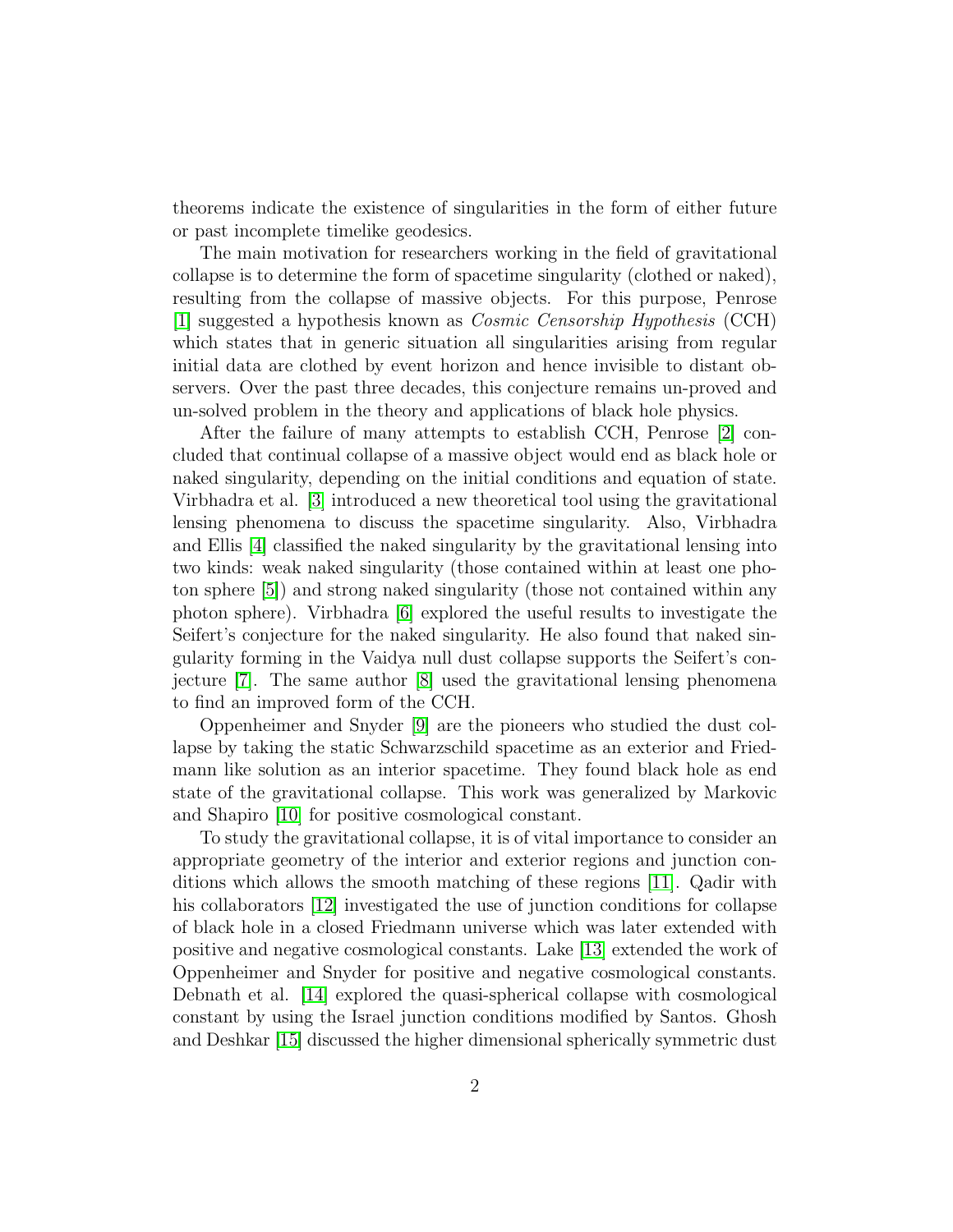collapse. Sharif and Ahmad [\[16\]](#page-11-3) extended the spherically symmetric gravitational collapse with positive cosmological constant for perfect fluid. Nath et al. [\[17\]](#page-11-4) studied the gravitational collapse of non-viscous, heat conducting fluid in the presence of electromagnetic field. In a recent paper [\[18\]](#page-11-5), we have investigated the effect of electromagnetic field on the perfect fluid collapse by using the junction conditions.

Villas da Rocha et al. [\[19\]](#page-11-6) discussed the self-similar gravitational collapse of perfect fluid using Israel's method. Pereira and Wang [\[20\]](#page-11-7) studied the gravitational collapse of cylindrical shells made of counter rotating dust particles by using the same analysis. Sharif and Ahmad [\[21\]](#page-11-8) extended this work to plane symmetric spacetime. Recently, Sharif and Iqbal [\[22\]](#page-11-9) have investigated the spherically symmetric gravitational collapse for a class of metrics. In this paper, we generalize this work. We develop a general formulation and apply it to two well-known spherically symmetric spacetimes (Minkoski and Kantowski-Sachs) to study the gravitational collapse.

The main objective of this work is to investigate the expanding and collapsing regions in the framework of these well-known spacetimes. The plan of the paper is as follows: In the next section, the general formalism is presented. In section 3, we discuss the application of this formalism to the known spacetimes. We conclude our discussion in the last section. All the Latin and Greek indices vary from 0 to 3, otherwise it will be mentioned.

# 2 General Formulation for Surface Energy-Momentum Tensor

A spacelike  $3D$  hypersurface  $\Sigma$  is taken which separates the interior and exterior regions of a star represented by 4D manifolds  $M^-$  and  $M^+$  respectively. For interior region  $M^-$ , we take spherically symmetric spacetime given by

$$
ds_{-}^{2} = W^{-}dt^{2} - X^{-}dr^{2} - Y^{-}(d\theta^{2} + \sin\theta^{2}d\phi^{2}),
$$
\n(1)

where  $W^-$ ,  $X^-$  and  $Y^-$  are functions of t and r. For the exterior manifold  $M^+$ , we take the line element of the form

$$
ds_{+}^{2} = W^{+} dT^{2} - X^{+} dR^{2} - Y^{+} (d\theta^{2} + \sin \theta^{2} d\phi^{2}), \qquad (2)
$$

where  $W^+$ ,  $X^+$  and  $Y^+$  are functions of T and R.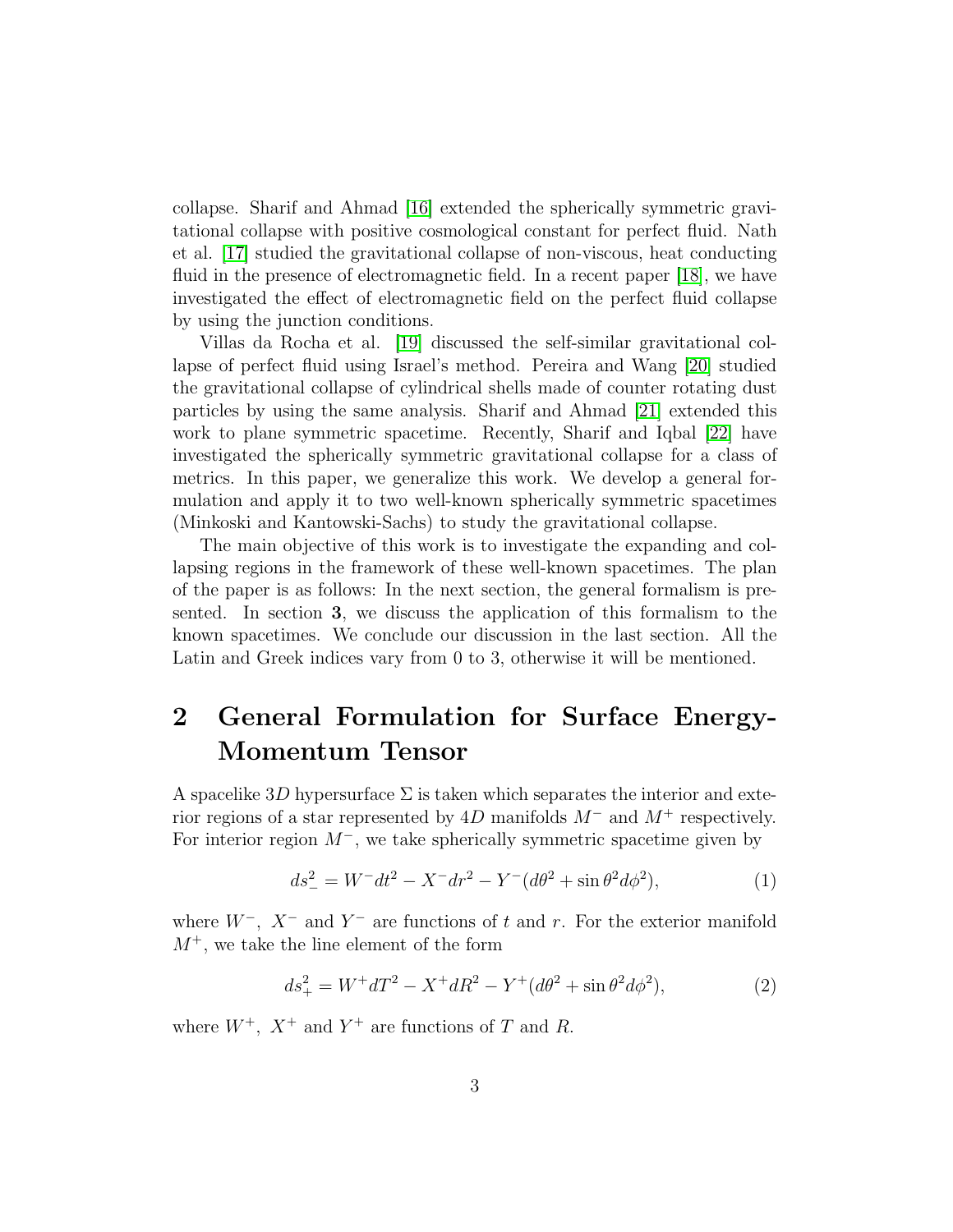It is assumed that interior and exterior spacetimes are smoothly matched on the hypersurface  $\Sigma$  by the continuity of line elements over  $\Sigma$  following Israel junction conditions [\[11\]](#page-10-10). Thus we have

<span id="page-3-2"></span>
$$
(ds_{-}^{2})_{\Sigma} = (ds_{+}^{2})_{\Sigma} = ds_{\Sigma}^{2}.
$$
 (3)

The equations of hypersurface in terms of interior and exterior coordinates are

<span id="page-3-3"></span>
$$
f_{-}(r,t) = r - r_0(t) = 0,
$$
\n(4)

$$
f_{+}(R,T) = R - R_{0}(T) = 0.
$$
\n(5)

When we make use of these equations, we obtain the following interior and exterior metrics

<span id="page-3-0"></span>
$$
(ds_{-}^{2})_{\Sigma} = [W^{-}(t, r_{0}(t)) - X^{-}(t, r_{0}(t))r_{0}'^{2}(t)]dt^{2}
$$
\n
$$
- Y^{-}(t, r_{0}(t))(d\theta^{2} + \sin \theta^{2} d\phi^{2}),
$$
\n
$$
(ds_{+}^{2})_{\Sigma} = [W^{+}(T, R_{0}(T)) - X^{+}(T, R_{0}(T))R_{0}'^{2}(t)]dT^{2}
$$
\n
$$
- Y^{+}(T, R_{0}(T))(d\theta^{2} + \sin \theta^{2} d\phi^{2}),
$$
\n(7)

where prime means derivative with respect to the indicated variable.

We define the intrinsic metric on the hypersurface as follows

<span id="page-3-1"></span>
$$
(ds2)\Sigma = d\tau2 - Y(\tau)(d\theta2 + \sin \theta2 d\phi2),
$$
\n(8)

where  $\tau$  is the proper time. Using Eqs.[\(6\)](#page-3-0)-[\(8\)](#page-3-1) in [\(3\)](#page-3-2), we get

<span id="page-3-4"></span>
$$
d\tau = [W^-(t, r_0(t)) - X^-(t, r_0(t))r_0'^2(t)]^{\frac{1}{2}}dt = [W^+(T, R_0(T)) - X^+(T, R_0(T))R_0'^2(t)]^{\frac{1}{2}}dT,
$$
(9)

$$
Y(\tau) = Y^{-}(t, r_{0}(t)) = Y^{+}(T, R_{0}(T)). \qquad (10)
$$

Also, from Eqs.[\(4\)](#page-3-3) and [\(5\)](#page-3-3), the outward unit normals (timelike) in the coordinates of  $M^-$  and  $M^+$ , are given by

$$
n_{\mu}^- = \left[ \frac{W^- X^-}{W^- - X^- r_0^{\prime 2}(t)} \right]^{\frac{1}{2}} (-r_0'(t), 1, 0, 0), \tag{11}
$$

$$
n_{\mu}^{+} = \left[\frac{W^{+}X^{+}}{W^{+} - X^{+}R_{0}^{\prime 2}(T)}\right]^{\frac{1}{2}}(-R_{0}^{\prime}(T), 1, 0, 0). \tag{12}
$$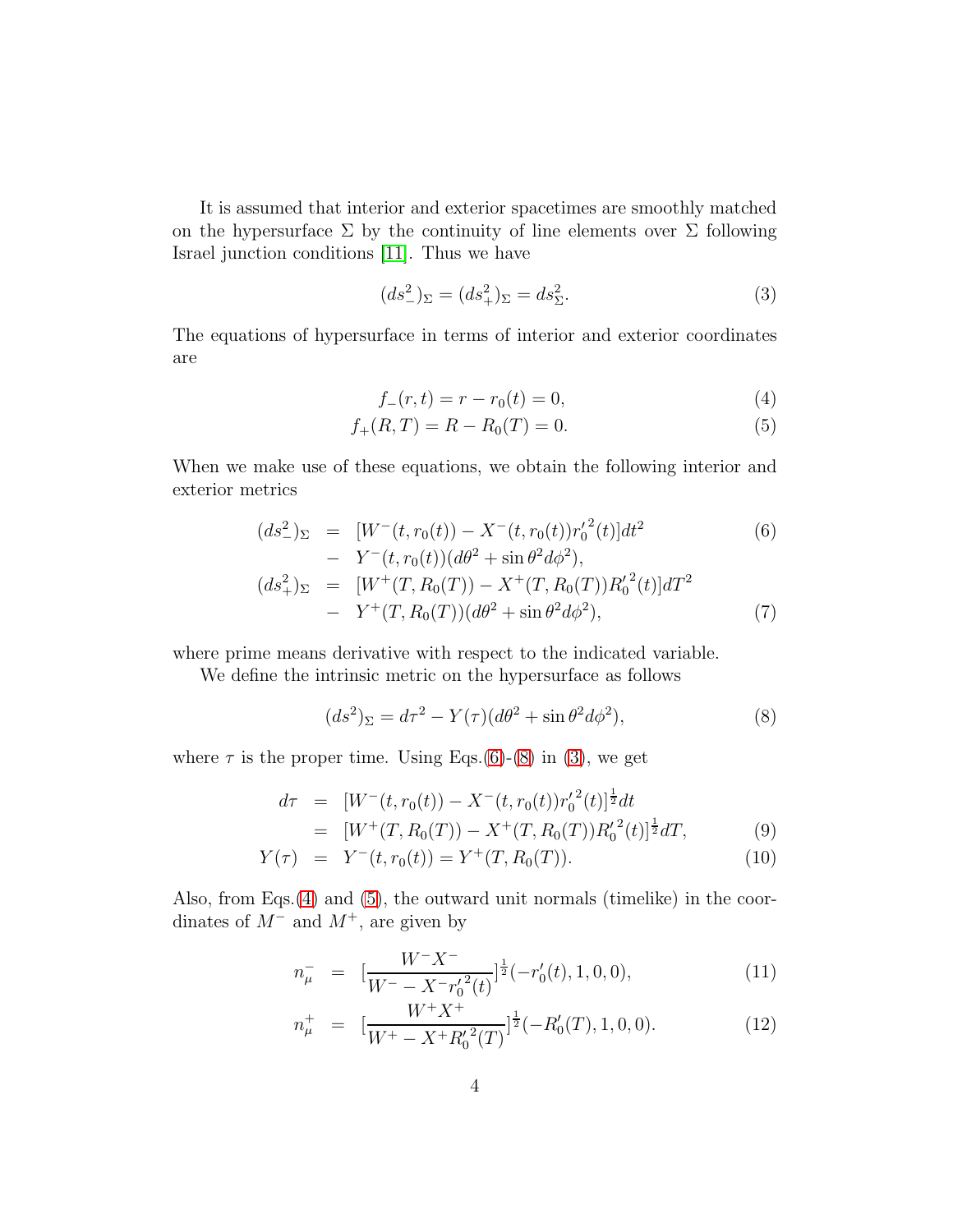Now the extrinsic curvature  $K_{ij}$  is defined as

$$
K_{ij}^{\pm} = n_{\sigma}^{\pm} \left( \frac{\partial^2 x_{\pm}^{\sigma}}{\partial \xi^i \partial \xi^j} + \Gamma_{\mu\nu}^{\sigma} \frac{\partial x_{\pm}^{\mu} \partial x_{\pm}^{\nu}}{\partial \xi^i \partial \xi^j} \right), \quad (i, j = 0, 2, 3). \tag{13}
$$

Here  $\xi^i$  correspond to the coordinates on  $\Sigma$ ,  $x^{\sigma}_{\pm}$  stand for coordinates in  $M^{\pm}$ , the Christoffel symbols  $\Gamma^{\sigma}_{\mu\nu}$  are calculated from the interior or exterior spacetimes and  $n_{\sigma}^{\pm}$  are components of outward unit normals to  $\Sigma$  in the coordinates  $x_+^{\sigma}$ . The non-vanishing components of  $K^+_{ij}$  (exterior region) are given by

<span id="page-4-0"></span>
$$
K_{\tau\tau}^{+} = \frac{(W^{+}X^{+})^{\frac{1}{2}}}{[W^{+} - X^{+}R_{0}'^{2}(T)]^{\frac{3}{2}}} [R_{0}''(T) + \frac{W^{+}_{R}}{W^{+}} + \frac{X^{+}_{R}}{X^{+}}R_{0}'(T) + \frac{X^{+}_{R}}{2X^{+}}R_{0}'^{2}(T) - \frac{W^{+}_{R}}{2W^{+}}R_{0}'(T) - \frac{X^{+}_{R}}{2W^{+}}R_{0}'^{3}(T) - \frac{W^{+}_{R}}{W^{+}}R_{0}'^{2}(T)](14) K_{\theta\theta}^{+} = \frac{1}{2} [\frac{(W^{+}X^{+})}{W^{+} - X^{+}R_{0}'^{2}(T)}]^{\frac{1}{2}} [-\frac{Y^{+}_{R}}{X^{+}} - \frac{Y^{+}_{R}}{W^{+}}R_{0}'(T)],
$$
\n(15)

$$
K_{\phi\phi}^+ = \sin^2\theta K_{\theta\theta}^+.
$$
\n(16)

The non-vanishing components of extrinsic curvature,  $K^-{}_{ij}$ , in terms of interior coordinates are found from the above expression by replacing

$$
W^+, X^+, Y^+, R_0(T), T, R \rightarrow W^- X^-, Y^-, r_0(t), t, r. \tag{17}
$$

The surface energy-momentum tensor in terms of  $K_{ij}^{\pm}$  and  $\gamma_{ij}$  can be defined as [\[11\]](#page-10-10)

$$
S_{ij} = \frac{1}{\kappa} \{ [K_{ij}] - \gamma_{ij} [K] \},\tag{18}
$$

where  $\kappa$  is coupling constant and  $\gamma_{ij}$  represents the metric coefficients of the hypersurface  $\Sigma$ . Also, we have

$$
[K_{ij}] = K^+_{ij} - K^-_{ij}, \quad [K] = \gamma^{ij} [K_{ij}]. \tag{19}
$$

Using Eqs.[\(14\)](#page-4-0)-[\(16\)](#page-4-0) and the corresponding expression for  $K^-{}_{ij}$ , we can express  $S_{ij}$  in the form

$$
S_{ij} = \rho \omega_i \omega_j + p(\theta_i \theta_j + \phi_i \phi_j), \quad (i, j = \tau, \theta, \phi), \tag{20}
$$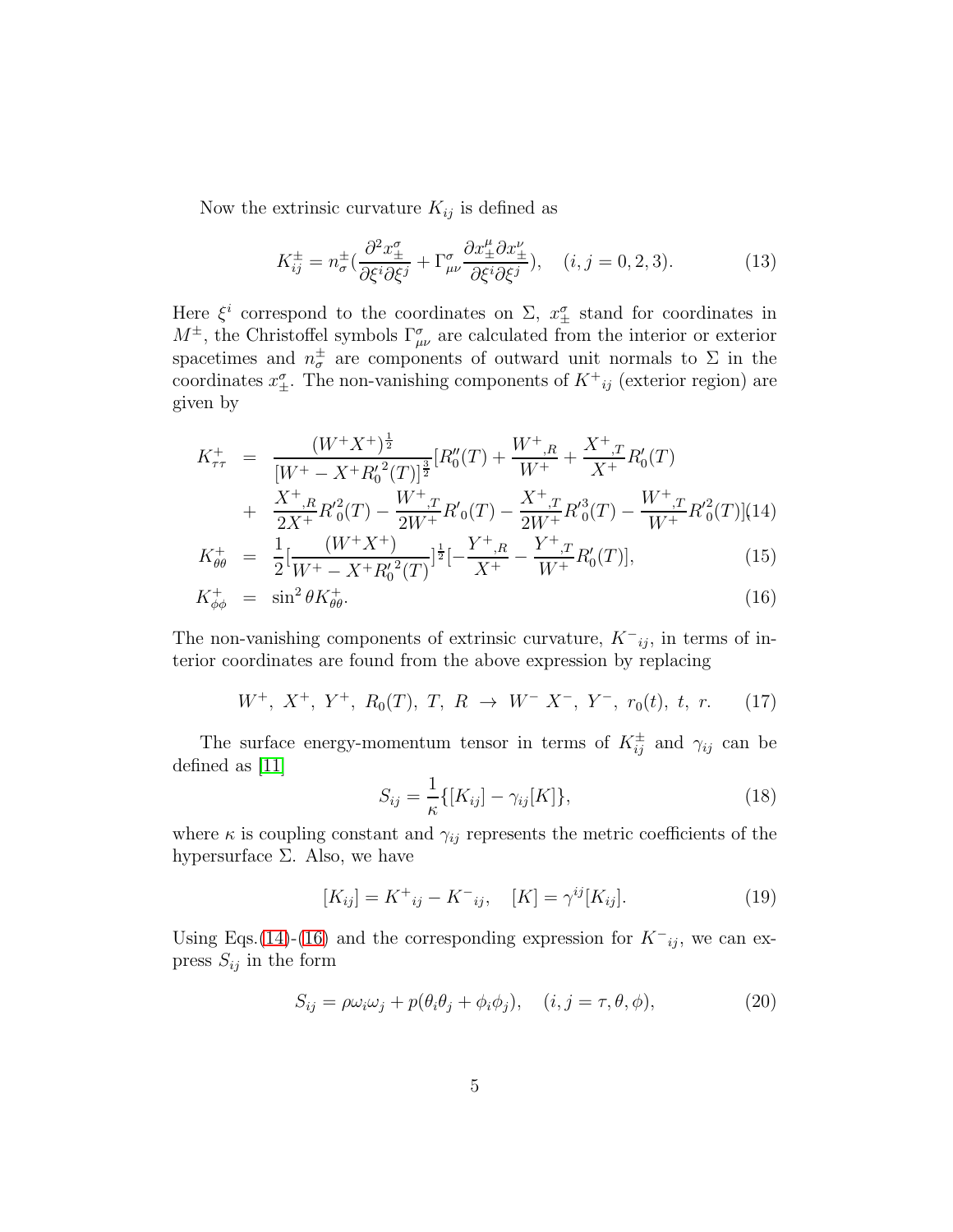where  $\rho$  is the surface energy density,  $p$  is the tangential pressure provided that they satisfy some energy conditions [\[23\]](#page-11-10) and  $\omega_i$ ,  $\theta_i$ ,  $\phi_i$  are unit vectors defined on the surface given by

$$
\omega_i = \delta^{\tau}_i, \quad \theta_i = Y^{\frac{1}{2}} \delta^{\theta}_i, \quad \phi_i = Y^{\frac{1}{2}} \sin^2 \theta \delta^{\phi}_i. \tag{21}
$$

The energy density  $\rho$  and pressure  $p$  are given by

$$
\rho = \frac{2}{\kappa Y} [K_{\theta\theta}], \quad p = \frac{1}{\kappa} \{ [K_{\tau\tau}] - \frac{[K_{\theta\theta}]}{Y} \}.
$$
 (22)

### 3 Application

Now we use this formulation by taking particular interior and exterior spacetimes. We take Minkowski spacetime as an interior and Kantowski-Sach spacetime as an exterior region. The Minkowski spacetime is

$$
ds_{-}^{2} = dt^{2} - dr^{2} - r^{2}(d\theta^{2} + \sin\theta^{2}d\phi^{2}).
$$
\n(23)

The Kantowski-Sach spacetime is given by

$$
ds_{+}^{2} = dT^{2} - A^{2}(T)dR^{2} - B^{2}(T)(d\theta^{2} + \sin \theta^{2} d\phi^{2}).
$$
 (24)

The junction conditions [\(9\)](#page-3-4) and [\(10\)](#page-3-4) can be found from the above spacetimes as

<span id="page-5-0"></span>
$$
d\tau = [1 - {r'_0}^2(t)]^{\frac{1}{2}} dt = [1 - A^2(T)R'_0{}^2(T)]^{\frac{1}{2}} dT,
$$
\n(25)

$$
r_0(t) = B(T). \tag{26}
$$

These equations yield

<span id="page-5-1"></span>
$$
\left(\frac{dT}{dt}\right)^2 = \frac{1}{\left[1 - A^2(T)R_0'^2(T) + B'^2(T)\right]} \equiv \frac{1}{\Delta^2}.\tag{27}
$$

From Eqs. $(26)$  and  $(27)$ , one gets

<span id="page-5-2"></span>
$$
r''_0(t) = \frac{B''(T)}{\Delta^2} + \frac{1}{\Delta^4} [B'(T)(A^2(T)R'_0(T)R''_0(T) + A(T)R'_0^2(T)A'(T) - B'(T)B''(T))].
$$
\n(28)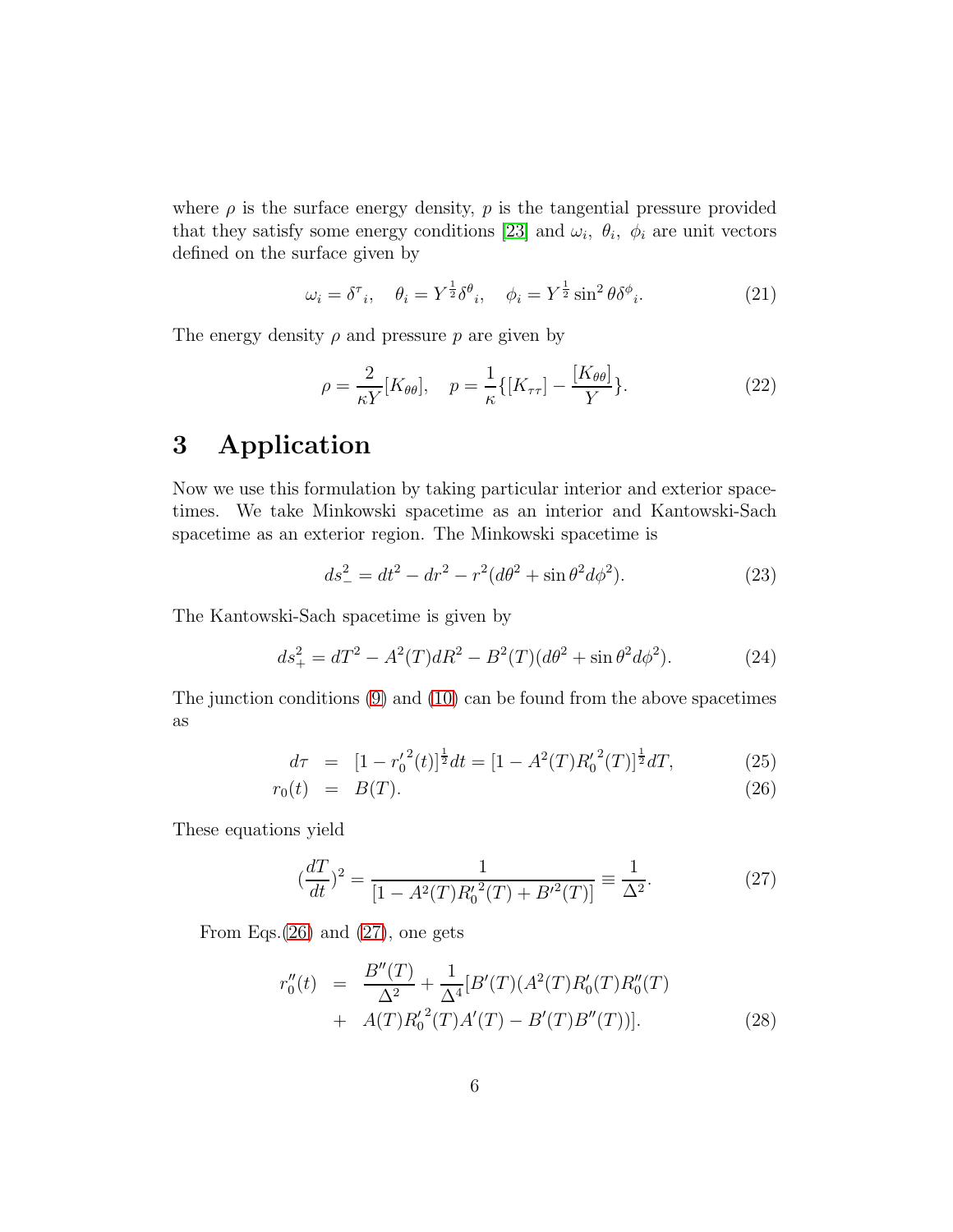Using Eqs. $(26)-(28)$  $(26)-(28)$  $(26)-(28)$  in the extrinsic curvature components, we get the expression for  $\rho$  and  $p$  in the following form

$$
\rho = \frac{2}{\kappa} \frac{[\Delta - A(T)B'(T)R_0'(T)]}{(1 - A^2(T)R_0'^2(T))^\frac{1}{2}},
$$
\n
$$
p = \frac{1}{\kappa \Delta [1 - (A(T)R(T))^2]^\frac{3}{2}} [\Delta(A(T)R_0''(T) + 2R_0'(T)A'(T) - A^2(T)R_0'^2(T)A'(T) - B''(T)(1 - A^2(T)R_0'^2(T)) - B'(T)A(T)R_0'(T)(A(T)R_0''(T) + A'(T)R_0'(T)) - \Delta(1 - A^2(T)R_0'^2(T))(\Delta - A(T)B'(T)R_0'(T))].
$$
\n(30)

Now for the minimum effects of shell on the collapse, substitute  $p = 0$  in the above equation which gives

$$
R_0''(T) = \frac{R_0'(T)}{\Delta A(T) - B'(T)R'(T)A^2(T)}[(B''(T) - B'(T) - 1)
$$
  
 
$$
\times (1 - A^2(T)R_0'^2(T)) + \Delta(A(T)B'(T)) + A^2(T)B^2(T)R_0'^2(T) + 2A(T)) - B'(T)A^2(T)].
$$
 (31)

For the analysis of gravitational collapse, it is necessary to solve this equation for  $R'_0(T)$ . The exact solution of this equation is too complicated to provide any insight. However, it would be interesting to consider a particular case for which this equations reduces to the following form

<span id="page-6-0"></span>
$$
R_0''(T) = R_0'(T)\alpha,
$$
\n
$$
(32)
$$

where we have assumed  $\alpha$  to be an arbitrary constant given by

$$
\alpha = \frac{1}{\Delta A(T) - B'(T)R'(T)A^2(T)}[(B''(T) - B'(T) - 1)(1 - A^2(T)R_0^2(T)) + \Delta(A(T)B'(T) + A^2(T)B^2(T)R_0^2(T) + 2A(T)) - B'(T)A^2(T)].
$$
 (33)

Integrating Eq.[\(32\)](#page-6-0), it follows that

<span id="page-6-1"></span>
$$
R_0'(T) = e^{\alpha T + c_1},\tag{34}
$$

where  $c_1$  is constant of integration which may be positive or negative. Thus we can take

(1)  $\alpha > 0$  (2)  $\alpha < 0$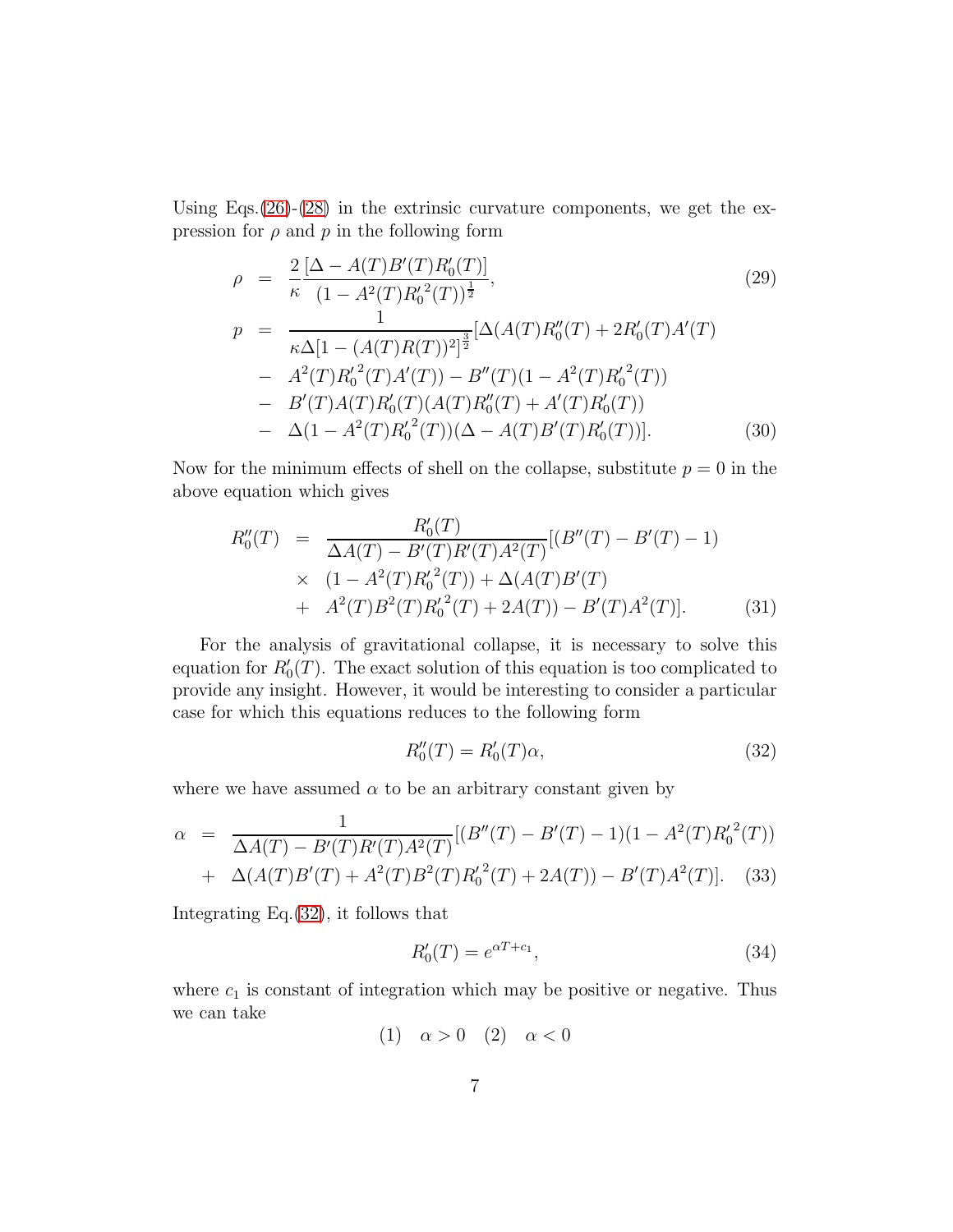### 3.1 Case 1

Here, we take  $\alpha = 1$  and  $c_1 = -1$ , then Eq.[\(34\)](#page-6-1) takes the form

$$
R_0'(T) = e^{T-1}.
$$
\n(35)

Integration of this equation yields

$$
R_0(T) = e^{T-1} + c_2,\t\t(36)
$$

where  $c_2$  is another constant of integration. When  $c_2 = -1$ , we obtain from Eqs.  $(35)$  and  $(36)$  as follows

$$
R_0(T) = \begin{cases} 0, & T = 1, \\ +\infty, & T = +\infty, \end{cases}
$$
  

$$
R'_0(T) = \begin{cases} 1, & T = 1, \\ +\infty, & T = +\infty \end{cases}
$$
 (37)

We see from figures 1 and 2 that expansion starts at  $T = 1$  (radial velocity is 1 and radial displacement is 0) and ends at  $T = \infty$  (both radial velocity and displacement becomes infinite). In this case, acceleration is positive which goes on increasing with the passage of time and future directed spacelike geodesics exist in this region. It is mentioned here that we have determined the physical time interval by taking the integration constant as minus times α. All the positive values of  $\alpha$  and negative values of integration constants will lead to the same range of radial velocity, displacement and time. This case gives the expanding process.

### 3.2 Case 2

In this case, we take  $\alpha = -1$  and  $c_1 = 1$ , then Eq.[\(34\)](#page-6-1) becomes

<span id="page-7-0"></span>
$$
R_0'(T) = e^{-T+1}.
$$
\n(38)

Integrating this equation, it follows that

<span id="page-7-1"></span>
$$
R_0(T) = -e^{-T+1} + c_3,\t\t(39)
$$

where  $c_3$  is another constant of integration. For  $c_3 = 1$ , we obtain from Eqs.[\(38\)](#page-7-0) and [\(39\)](#page-7-1)

$$
R_0(T) = \begin{cases} -1.7182, & T = 0, \\ 0, & T = 1, \end{cases}
$$
  
\n
$$
R'_0(T) = \begin{cases} +2.7182, & T = 0, \\ 1, & T = 1. \end{cases}
$$
 (40)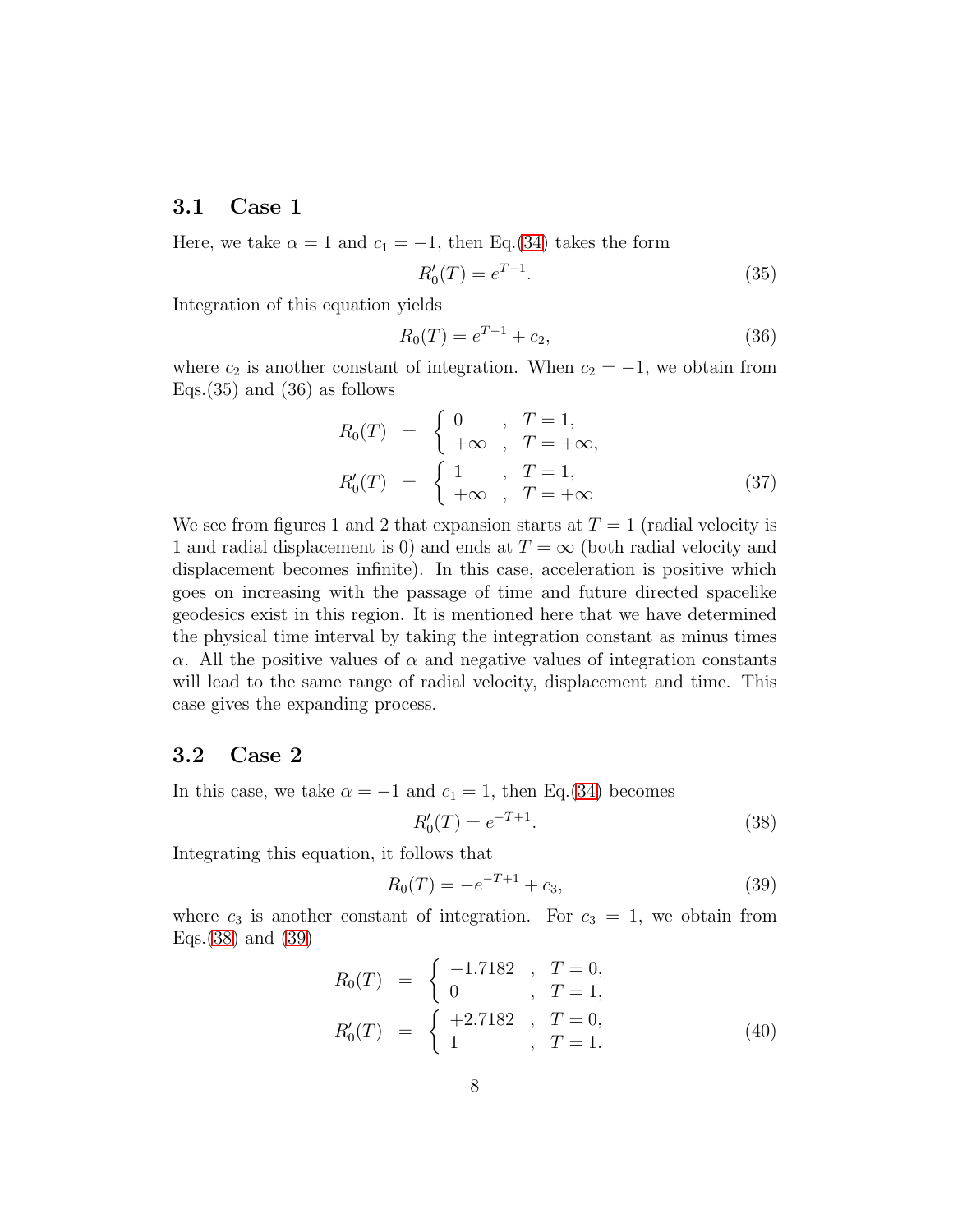

Figure 1: velocity-time graph



Figure 2: displacement-time graph



Figure 3: velocity-time graph



Figure 4: displacement-time graph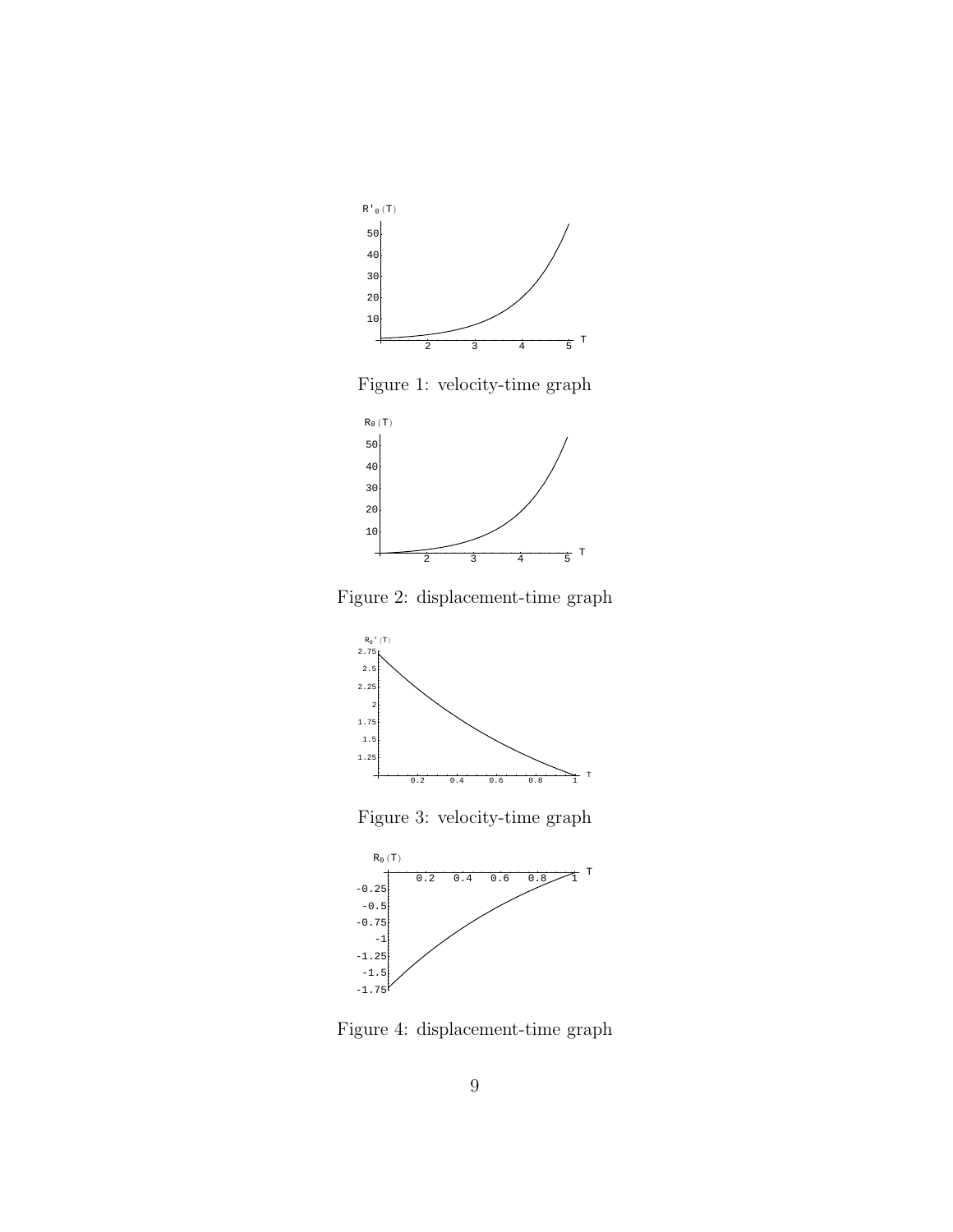From figures 3 and 4, it is obvious that shell starts collapsing at  $T = 0$ with radial velocity 2.7182 and magnitude of displacement 1.7182 and ends with radial velocity 1 and displacement 0 at  $T = 1$ . Thus the time interval for the collapsing region is  $0 \leq T \leq 1$ . The acceleration decreases positively in this time interval and past directed spacelike geodesics exist in this region. The relation between  $\alpha$  and integration constants enable us to determine the physical time interval. All the negative values of  $\alpha$  and positive values of integration constants lead to the same range of radial velocity, displacement and time. This case represents the collapsing process.

### 4 Summary and Conclusion

In this paper, we investigate the expanding and collapsing regions in the spherically symmetric background. For this purpose, we have formulated a general formalism of surface energy-momentum tensor using Israel junction conditions with arbitrary spacetimes. Further, we have taken two particular spacetimes representing the interior and exterior regions of a star. The surface density and pressure are calculated by applying the general formulation with particular spacetimes. To examine the minimal effects of shell on the collapse, we assume that the tangential pressure  $p = 0$ , which provides the gateway for studying the expanding and collapsing regions.

After applying the assumption of minimal effect of shell on the collapse, we obtain a simplest form given in Eq.(32). The arbitrary constant  $\alpha$  in Eq.(32) is either positive or negative. If we take the constants of integration  $c_1, c_2 < 0$  in Eqs.(34) and (36) respectively then for all  $\alpha > 0$ , we obtain the same time interval, radial velocity and displacement for the expanding regions. It is found that  $\forall \alpha > 0$  and  $c_1 = c_2 = -\alpha$ , the expansion starts at  $T = 1$  and ends at  $T = +\infty$ . In the expanding region, radial velocity ranges from 1 to  $+\infty$  and displacement varies from 0 to  $+\infty$  while future directed spacelike geodesics exist in this region .

On the other hand, all  $\alpha < 0$  and the constants of integration  $c_1, c_2 > 0$ in Eqs.(34) and (39) give the same time interval, radial velocity and displacement in the collapsing regions. It is found that  $\forall \alpha < 0$  and  $c_1 = c_3 = -\alpha$ , the collapsing starts at  $T = 0$  and ends at  $T = 1$ . In the collapsing region, radial velocity decreases from 2.7182 to 1 and magnitude of displacement decreases 1.7182 to 0. Further, past directed spacelike geodesics exist in this region. We find that in the region, where collapse occurs, density re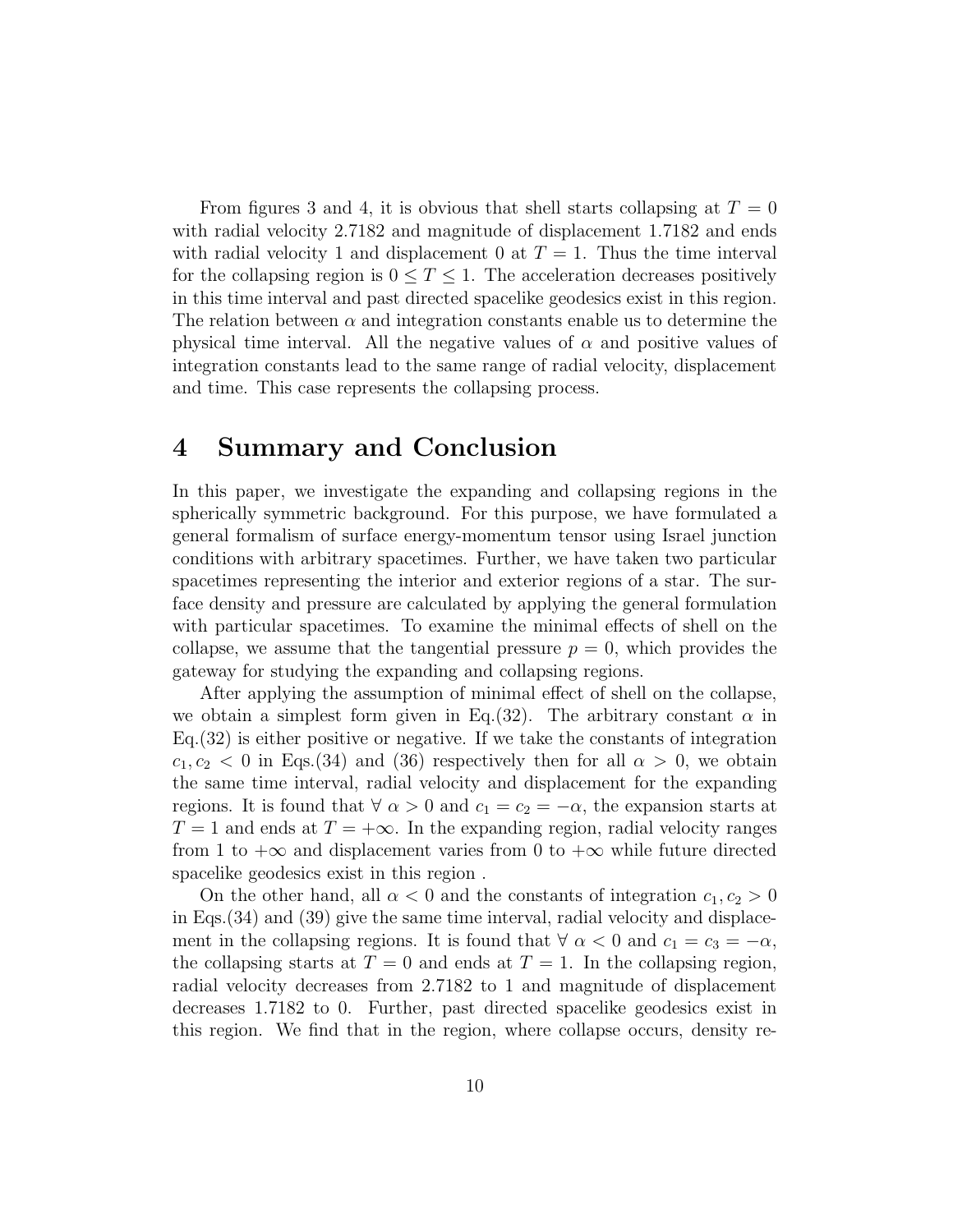mains finite which means that collapse does not end as singularity and hence known as non-singular collapse. One can extend this analysis by excluding the assumption of minimal effects of shell on the collapse (i.e.,  $p \neq 0$ ).

#### Acknowledgment

One of us (MS) would like to thank the organizers for providing full support to participate in *II Italian-Pakistani Workshop on Relativistic Astrophysics*. GA would like to thank the Higher Education Commission, Islamabad, Pakistan for its financial support through the *Indigenous Ph.D. 5000 Fellowship Program Batch-IV*.

## <span id="page-10-0"></span>References

- <span id="page-10-1"></span>[1] Penrose, R.: Riv. Nuovo Cimento 1(1969)252.
- <span id="page-10-2"></span>[2] Penrose, R.: Phys. Rev. Lett. 14(1964)57.
- <span id="page-10-3"></span>[3] Virbhadra, K.S., Narasimha, D. and Chitre, S.M.: Astron. Astrophys.  $337(1998)1$ .
- <span id="page-10-4"></span>[4] Virbhadra, K.S., and Ellis, G.F.R.: Phys. Rev. D65(2002)103004.
- <span id="page-10-5"></span>[5] Paschoff, J.M.: *Contemporary Astronomy* (Harcourt Brace College Publishers, 1981).
- <span id="page-10-6"></span>[6] Virbhadra, K.S.: Phys. Rev. D60(1999)104041.
- <span id="page-10-7"></span>[7] Seifert, H.: Proc. American Math. Soc. 1(1950)287.
- <span id="page-10-8"></span>[8] Virbhadra, K.S.: Phys. Rev. D79(2009)083004.
- <span id="page-10-9"></span>[9] Oppenhiemer, J.R. and Snyder, H.: Phys. Rev. 56(1939)455.
- <span id="page-10-10"></span>[10] Markovic, D. and Shapiro, S.L.: Phys. Rev. D61(2000)084029.
- <span id="page-10-11"></span>[11] Israel, W.: Nuovo Cimento B44(1966)1; *ibid.* B48(1967)463(E).
- [12] Qadir, A. and Wheeler, J.A.: *From SU(3) to Gravity: Yuval Ne'eman Festschrift*, eds. Gotsman, E.S. and Tauber, G. (Cambridge University Press, 1985); Qadir, A.: *Proc. Fifth Marcel Grossman Meeting*, eds. Blair, D.G. and Buckingham, M.J. (World Scientific, 1989)593; Khan, I. and Qadir, A.: Lett. al. Nuovo Cimento 41(1984)493.